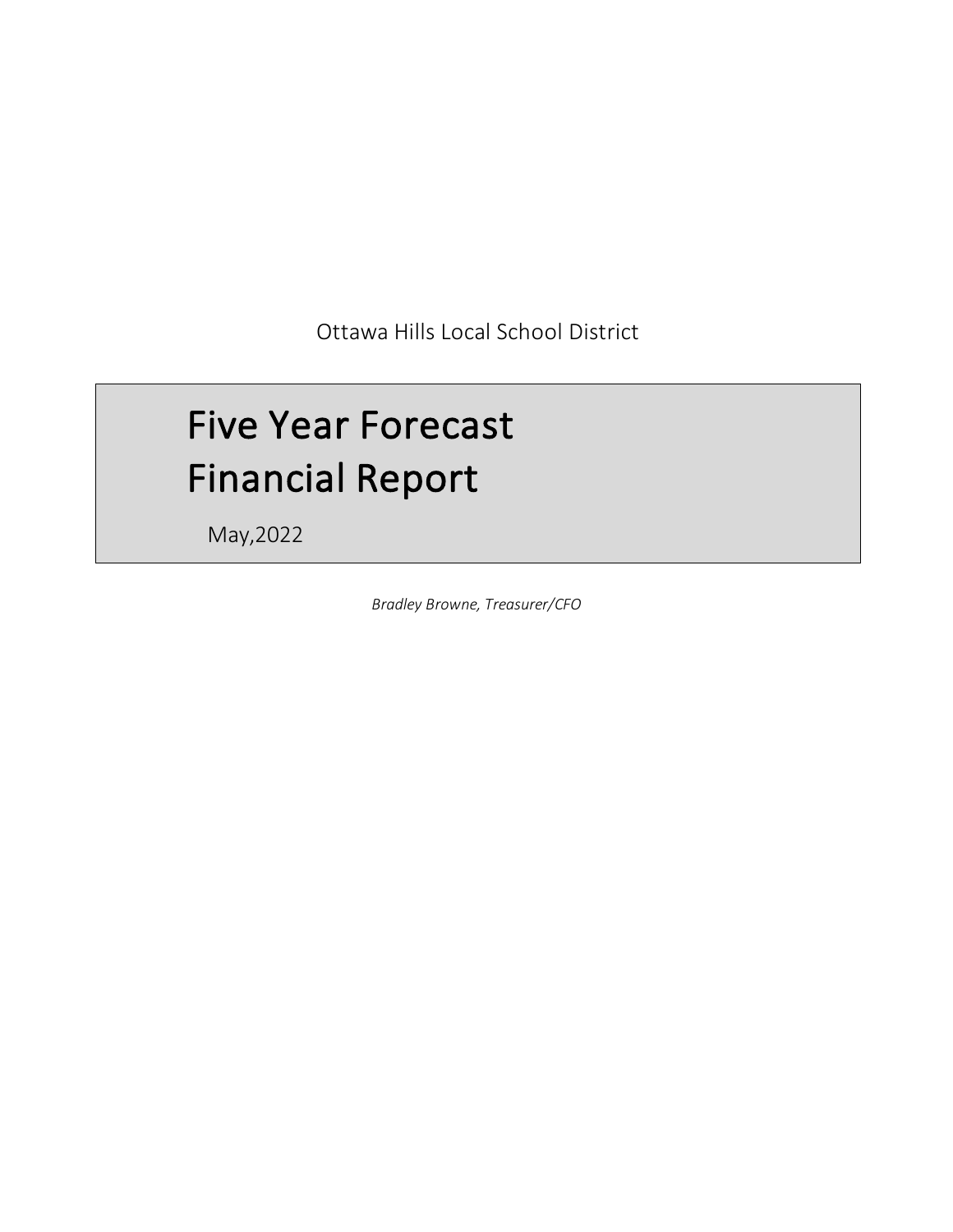2

| <b>Table of Contents</b> | Page           |
|--------------------------|----------------|
| Forecast Summary         | 3              |
| Revenue Overview         | $\overline{4}$ |
| Revenue Notes            | 5              |
| Expenditures Overview    | 6              |
| Expenditure Notes        | $\overline{7}$ |
| Five Year Forecast       | 8              |

# Forecast Purpose/Objectives

Ohio Department of Education's purposes/objectives for the five-year forecast are:

- 1. To engage the local board of education and the community in the long range planning and discussions of financial issues facing the school district.
- 2. To serve as a basis for determining the school district's ability to sign the certificate required by O.R.C. §5705.412, commonly known as the "412 certificate."
- 3. To provide a method for the Department of Education and Auditor of State to identify school districts with potential financial problems.

Forecast Methodology - This forecast is prepared based upon historical trends and current factors. This information is then extrapolated into estimates for subsequent years. The forecast variables can change multiple times throughout the fiscal year and while cash flow monitoring helps to identify unexpected variances no process is guaranteed. The intent is to provide the district's financial trend over time and a roadmap for decisions aimed at encouraging financial sustainability and stability.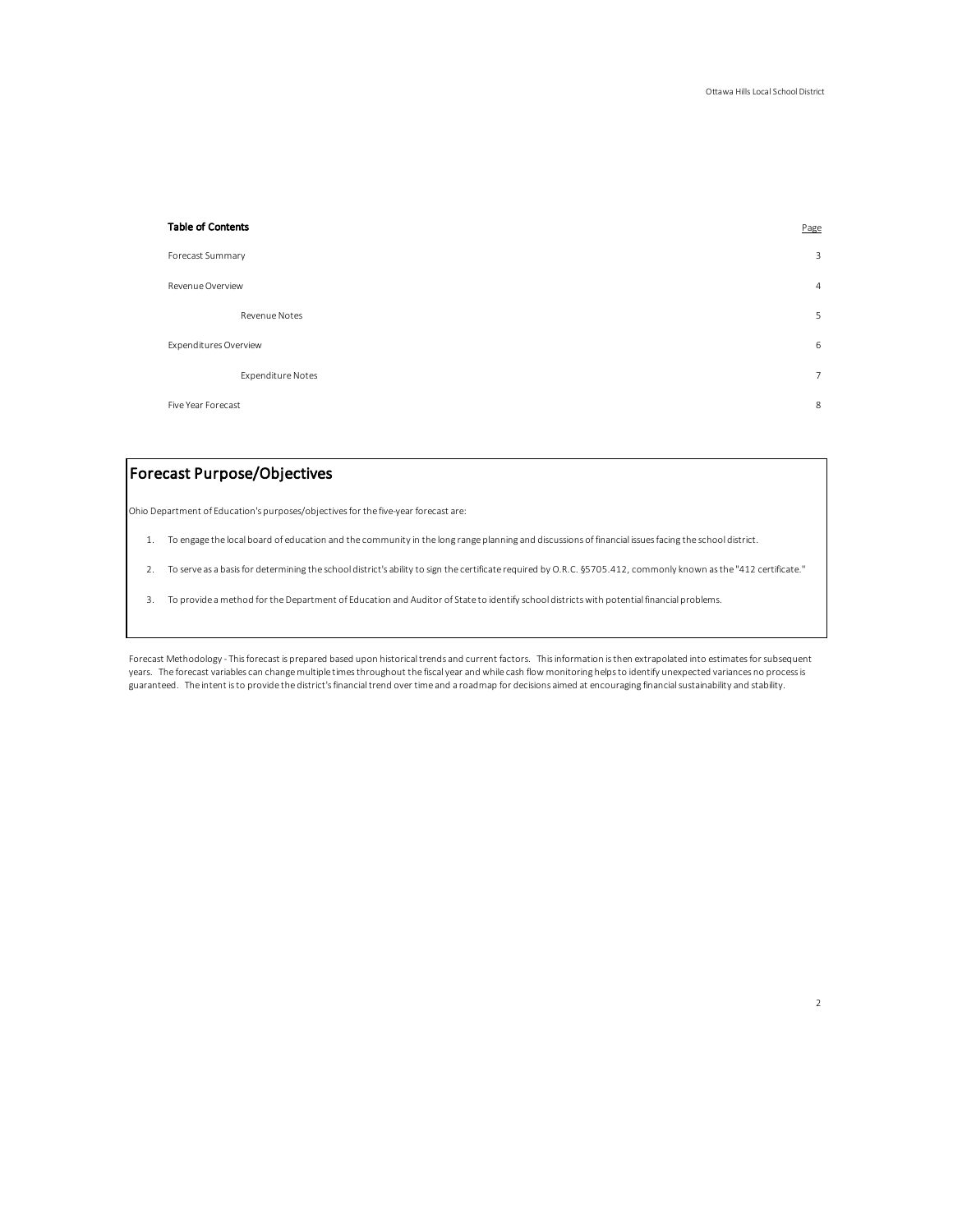## Forecast Summary



Note: Cash balance (Line 7.020) plus any existing levy modeled as renewed or new during the forecast.

| <b>Financial Forecast</b>                         | Fiscal Year    | Fiscal Year<br>2022<br>2023 |                          | Fiscal Year              | Fiscal Year    |
|---------------------------------------------------|----------------|-----------------------------|--------------------------|--------------------------|----------------|
|                                                   |                |                             | 2024                     | 2025                     | 2026           |
| Beginning Balance (Line 7.010) Plus               | 6,207,355      | 4,396,075                   | 2,415,782                | 101.974                  | (2,470,973)    |
| + Revenue                                         | 16,595,964     | 16,669,278                  | 16,903,792               | 17,169,242               | 17,333,736     |
| + Proposed Renew/Replacement Levies               | ٠              | ٠                           | <b>.</b>                 | $\overline{\phantom{a}}$ |                |
| + Proposed New Levies                             | ۰              | ٠                           | $\overline{\phantom{a}}$ | $\overline{\phantom{a}}$ |                |
| - Expenditures                                    | (18, 407, 244) | (18, 649, 571)              | (19, 217, 600)           | (19, 742, 190)           | (20, 346, 335) |
| = Revenue Surplus or Deficit                      | (1,811,280)    | (1,980,293)                 | (2,313,808)              | (2,572,948)              | (3,012,598)    |
|                                                   |                |                             |                          |                          |                |
| Line 7.020 Ending Balance with renewal/new levies | 4,396,075      | 2,415,782                   | 101,974                  | (2,470,973)              | (5,483,572)    |
|                                                   |                |                             |                          |                          |                |

| Analysis Without Renewal Levies Included: |             |             |             |             |             |
|-------------------------------------------|-------------|-------------|-------------|-------------|-------------|
| Revenue Surplus or Deficit w/o Levies     | (1.811.280) | (1.980.293) | (2,313,808) | (2.572.948) | (3,012,598) |
| Ending Balance w/o Levies                 | 4.396.075   | 2.415.782   | 101.974     | (2.470.973  | (5.483.572) |

In FY 2022 a revenue shortfall is expected. This means that expenditures are expected to be greater than revenue by \$1,811,280 in FY 2022. By the last year of the forecast, FY 2026, the district is expected to have a revenue shortfall where expenditures are projected to be greater than revenue by \$3,012,598 The district would need to cut its FY 2026 projected expenses by 14.81% in order to balance its budget without additional revenue.

The district's cash balance is positive at year-end in FY 2022 and is projected to worsen by FY 2026. A worsening cash balance can erode the district's financial stability over time.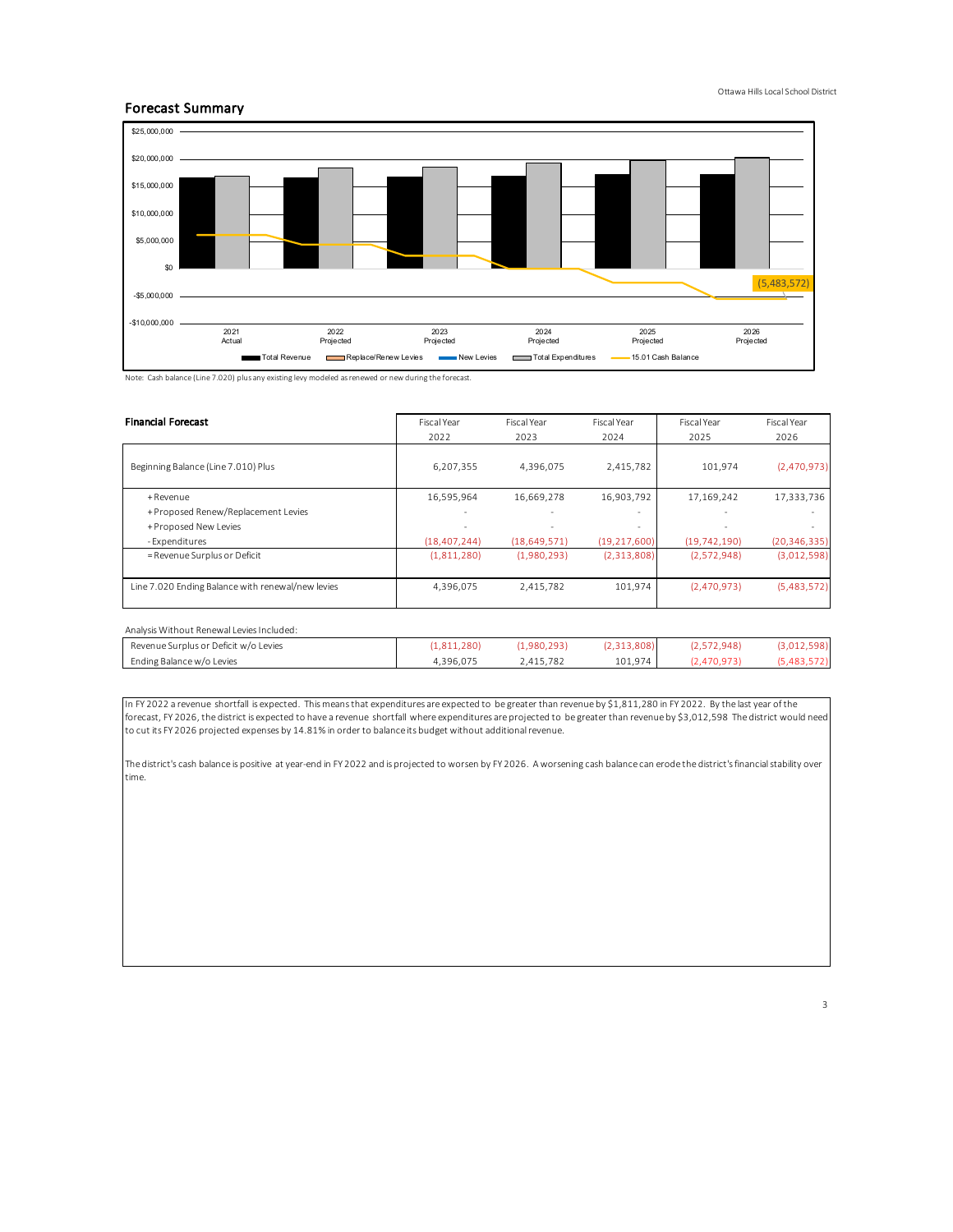## Revenue Overview





## Historical Actual Average Annual Dollar Change Compared to 5-Year Projected

|                             | Historical | Projected  | Projected     |                                                                                                                                                |
|-----------------------------|------------|------------|---------------|------------------------------------------------------------------------------------------------------------------------------------------------|
|                             | Average    | Average    | Compared to   |                                                                                                                                                |
|                             | Annual S   | Annual S   | Historical    | Total revenue increased 2.05% or \$325,470 annually during the past 5-<br>Year period and is projected to increase 0.97% or \$164,787 annually |
|                             | Change     | Change     | Variance      | through FY2026. All Othr Op Rev has the most projected average annual                                                                          |
| Real Estate                 | (560, 731) | \$74,698   | \$135,429     | variance compared to the historical average at -\$211.861                                                                                      |
| Public Utility              | \$15,515   | \$9.745    | (55, 770)     |                                                                                                                                                |
| Income Tax                  | \$0        | \$0        | \$0           |                                                                                                                                                |
| State Funding               | \$18,223   | \$117,568  | \$99,345      |                                                                                                                                                |
| Prop Tax Allocation         | (S8, 479)  | (511, 016) | (52, 537)     |                                                                                                                                                |
| All Othr Op Rev             | \$196,478  | (565, 328) | ( \$261, 805) |                                                                                                                                                |
| Other Sources               | (562,995)  | \$39,118   | \$102,114     |                                                                                                                                                |
|                             |            |            |               |                                                                                                                                                |
| Total Average Annual Change | \$98,011   | \$164.787  | \$66,776      |                                                                                                                                                |
|                             | 2.05%      | 0.97%      | $-1.08%$      |                                                                                                                                                |

Note: Expenditure average annual change is projected to

be > \$694,037 On an annual average basis, expenditures are projected to grow faster than revenue.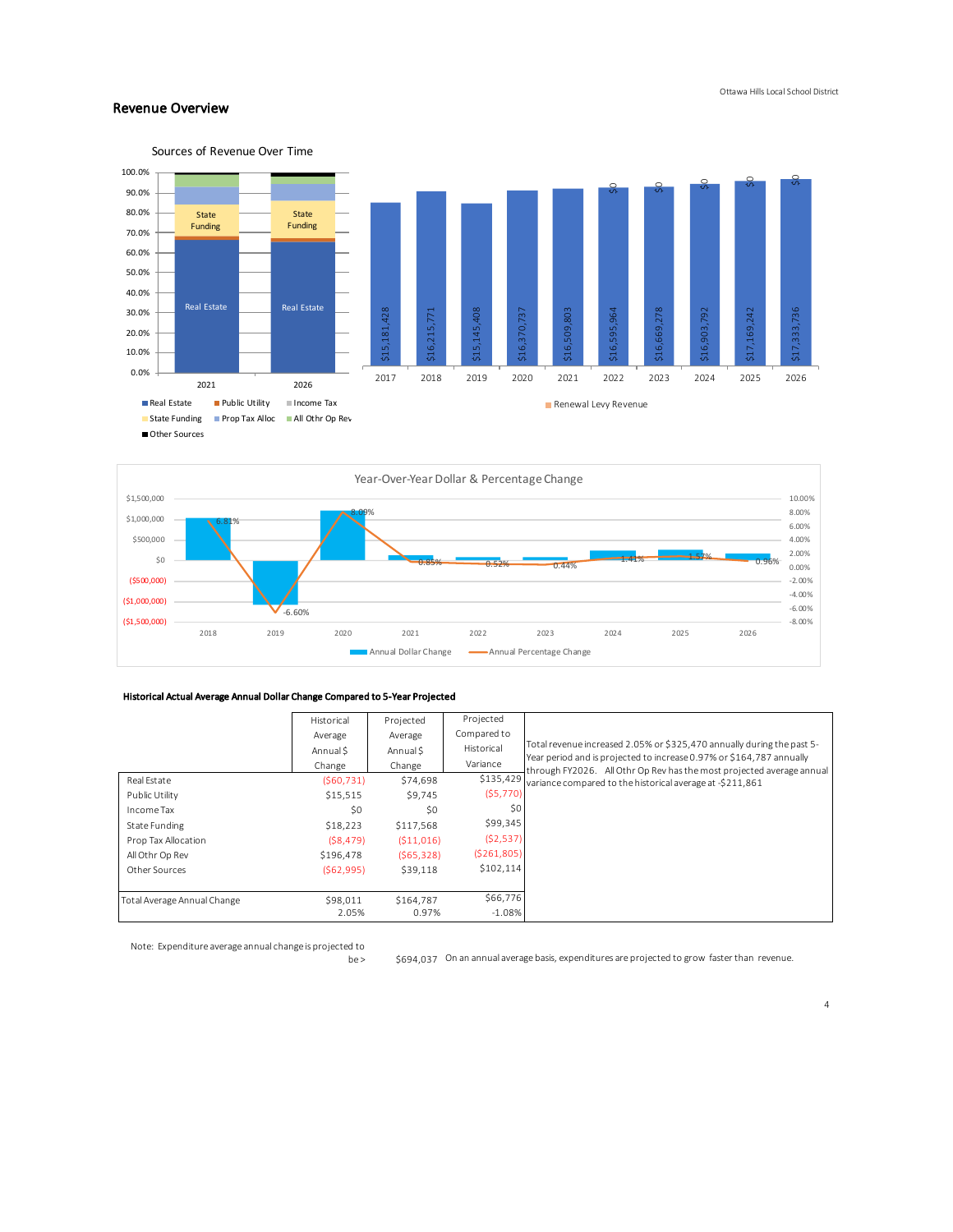## Revenue Notes

## REAL ESTATE REVENUE

Real estate property tax revenue accounts for 66.36% of total revenue. Class I or residential/agricultural taxes make up approximately 97.67% of the real estate property tax revenue. The Class I tax rate is 71.61 mills in tax year 2021. The projections reflect an average gross collection rate of 99.7% annually through tax year 2025. The revenue changed at an average annual historical rate of 0.85% and is projected to change at an average annual rate of 0.66% through FY 2026.

#### PUBLIC UTILITY - PERSONAL PROPERTY REVENUE

The public utility personal property tax revenue is generated from the personal property values, additions, and depreciation reported by the utility companies. This category currently makes up 1.95% of total district revenue. The property is taxed at the full voted tax rate which in tax year 2021 is 139.95 mills. The forecast is modeling an average gross collection rate of 100.00%. The revenue changed historically at an average annual dollar amount of \$16,949 and is projected to change at an average annual dollar amount of \$9,745 through FY 2026.

#### INCOME TAX REVENUE

The district does not have an income tax levy.

### UNRESTRICTED STATE AID REVENUE

Beginning in FY 2022 Ohio adopted the Fair School Funding Plan (FSFP). Funding is driven by a base cost methodology that incorporates the four components identified as necessary to the education process. The Base Cost is currently calculated for two years using a statewide average from historical actual data.For Ottawa Hills Local School District the calculated Base Cost total is \$7,750,291 in FY 2022. The state's share of the calculated Base Cost total is \$2,107,270 or \$1,996 per pupil.

The FSFP change to district educated enrollment could be lower than the district's historical formula funded enrollment but also potentially reduces tuition cost. In FY 2021, the district had approximately \$251,178 in possible tuition cost reductions. These reductions will be reflected in the purchased services expenditure note.

#### RESTRICTED STATE AID REVENUE

Restricted aid is the portion of state per pupil funding that must be classifed as restricted use. Historically the district's restricted state aid changed annually on average by \$1,394 and is projected to change annually on average by \$63,157. Restricted funds represent 0.04% of total revenue. Starting in FY 2022 the district's Success & Wellness funding is considered restricted, the state's share of this funding is recorded as restricted is \$95,877. This funding has implications on general fund expenditures in that certain spending now occuring in a fund external to the general fund could shift to the general fund. The expenditures in this forecast are adjusted to reflect this

# change<br>PROPERTY TAX ALLOCATION REVENUE

Property tax allocation primarily consists of reimbursements from the state of Ohio for local taxpayer credits or reductions. The state reduces the local taxpayer's tax bill with a 10% rollback credit, and 2.5% owner-occupied rollback credit, plus a homestead credit for qualifying taxpayers. In FY 2022, approximately 10.5% local residential property taxes will be reimbursed by the state in the form of rollback credits and approximately 1.2% will be reimbursed in the form of qualifying homestead exemption credits.

#### OTHER REVENUE

Other revenue includes tuition received by the district for non-resident students educated by the district. It also includes interest income, payments in lieu of taxes, and miscellaneous revenue. The historical average annual change was \$146,534. The projected average annual change is -\$65,328 through FY 2026. The FSFP includes per pupil funding for any open enrollment in students the district is educating. This revenue, if any, was recorded in 'other revenue' prior to FY 2022. Fiscal year 2022 and beyond will not include any open enrollment in revenue.The district did not post any revenue code 1227 open enrollment in revenue in FY 2021.

#### OTHER FINANCING SOURCES

Other sources includes revenue that is generally classified as non-operating. Return advances-in are the most common revenue source. In FY 2021 the district receipted \$0 as advances-in and is projecting advances of \$0 in FY 2022. The district also receives other financing sources such as refund of prior year expenditures in this category. The district is projecting that all other financing sources will be \$70,190 in FY 2022 and average \$90,040 annually through FY 2026.

ADDITIONAL REVENUE NOTES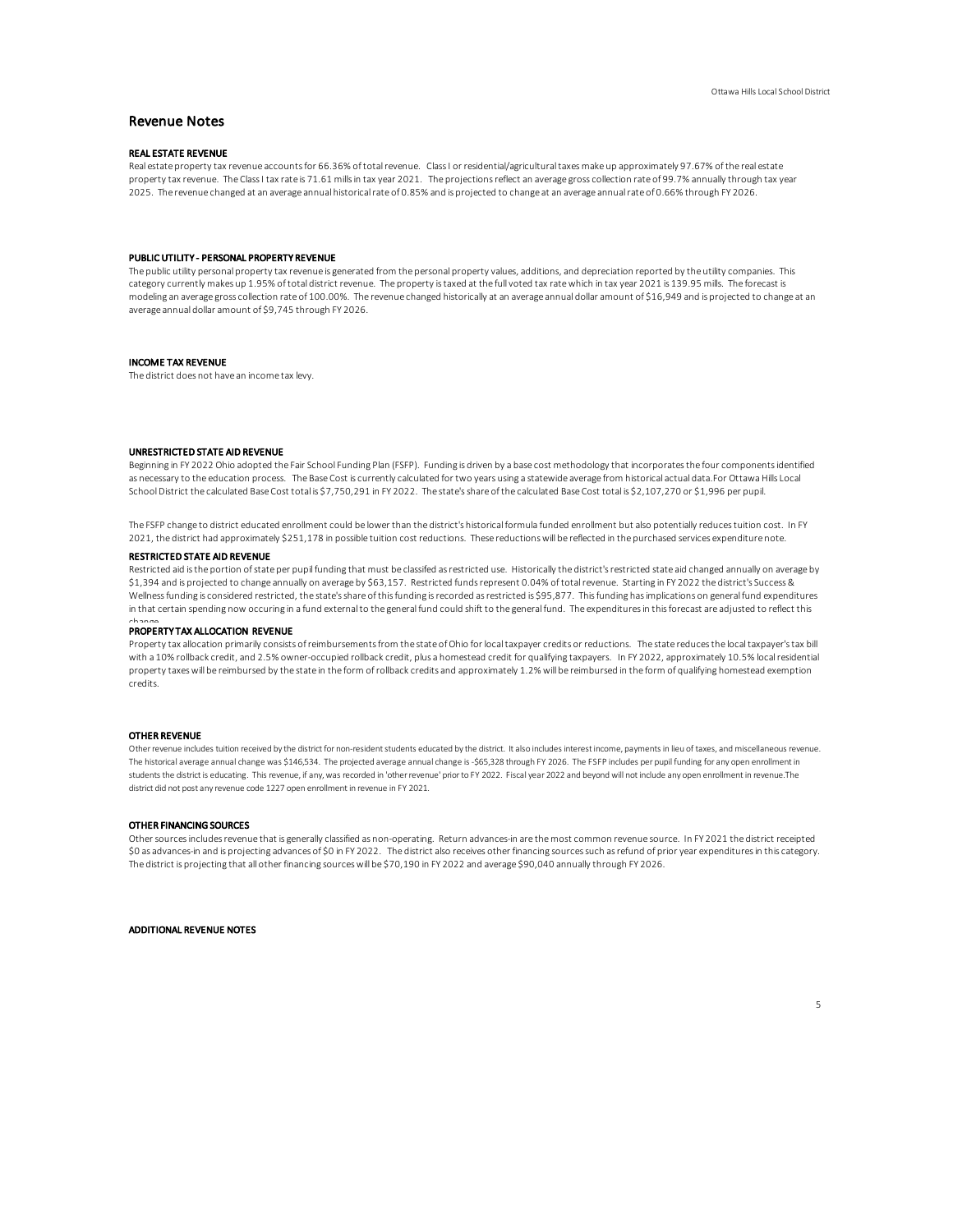## Expenditure Overview







Annual Dollar Change **Annual Percentage Change** 

## Historical Actual Average Annual Dollar Change Compared to 5-Year Projected

|                             | Historical | Projected  | Projected     |                                                                                                                                                |
|-----------------------------|------------|------------|---------------|------------------------------------------------------------------------------------------------------------------------------------------------|
|                             | Average    | Average    | Compared to   |                                                                                                                                                |
|                             | Annual S   | Annual S   | Historical    | Total expenditures increased 4.32% or \$709,001 annually during the past                                                                       |
|                             | Change     | Change     | Variance      | 5-Year period and is projected to increase 4.11% or \$694,037 annually<br>through FY2026. Purchased Services has the largest projected average |
| Salaries                    | \$525,661  | \$486,869  | (538, 792)    | annual variance compared to the historical average at -\$191,237.                                                                              |
| Benefits                    | \$142,427  | \$220,709  | \$78,281      |                                                                                                                                                |
| Purchased Services          | \$73,590   | (579, 543) | ( \$153, 133) |                                                                                                                                                |
| Supplies & Materials        | \$62,039   | \$48,688   | ( \$13, 351)  |                                                                                                                                                |
| Capital Outlay              | (558, 914) | \$1.789    | \$60,702      |                                                                                                                                                |
| Intergov & Debt             | \$0        | \$0        | \$0           |                                                                                                                                                |
| Other Objects               | (51, 276)  | \$12,126   | \$13,402      |                                                                                                                                                |
| Other Uses                  | \$4,333    | \$3,400    | (5933)        |                                                                                                                                                |
| Total Average Annual Change | \$747.860  | \$694.037  | (553,824)     |                                                                                                                                                |
|                             | 4.32%      | 4.11%      | $-0.21%$      |                                                                                                                                                |

Note: Expenditure average annual change is projected to

be> \$694,037

On an annual average basis, revenues are projected to grow slower than expenditures.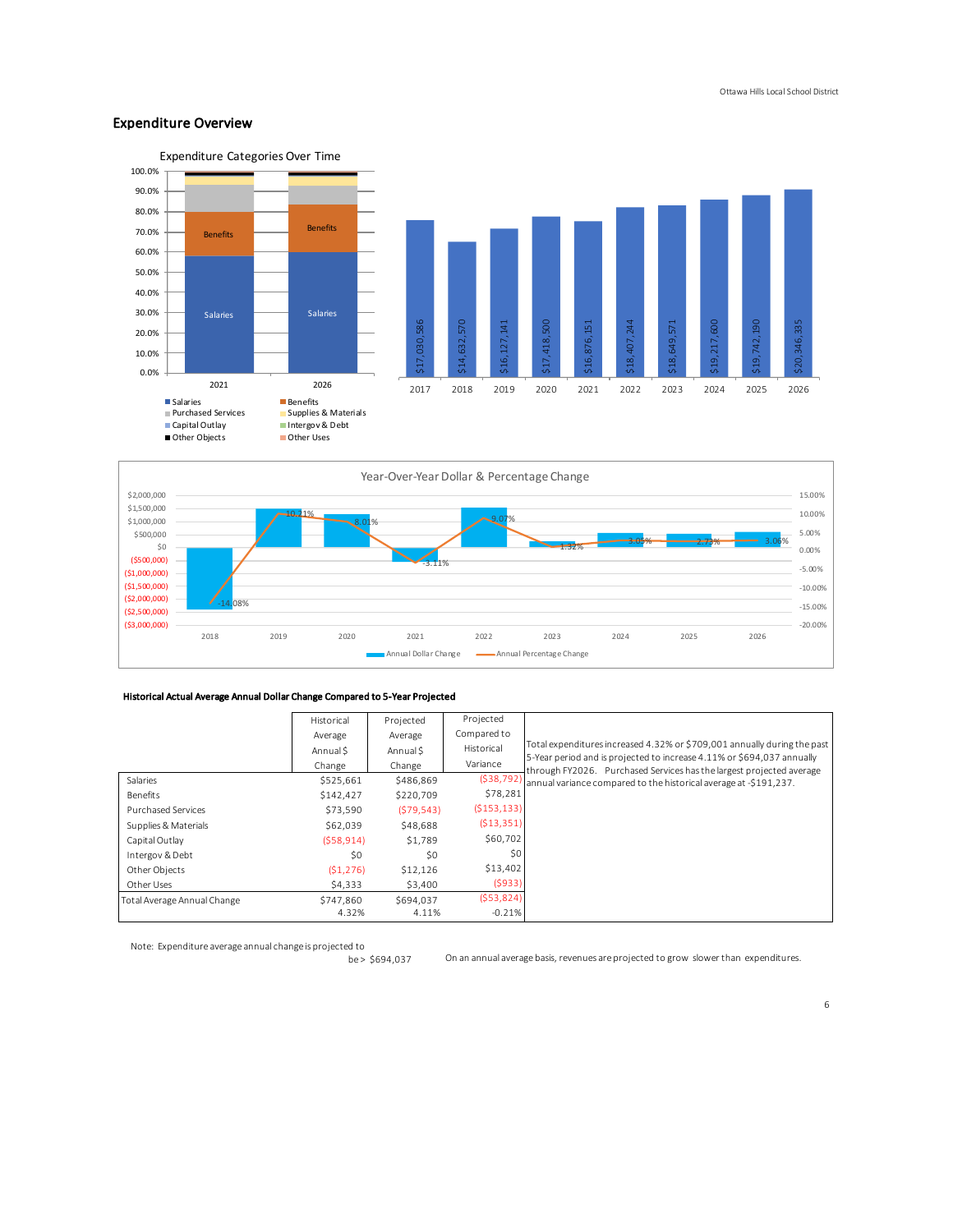## Expenditure Notes

## SALARY EXPENSE

Salaries represent 58.14% of total expenditures and increased at a historical average annual rate of 4.83% or \$425,117. This category of expenditure is projected to grow at an annual average rate of 4.17% or \$486,869 through FY 2026. The projected average annual rate of change is -0.66% less than the five year historical annual average.

#### BENEFIT EXPENSE

Benefits represent 21.68% of total expenditures and increased at a historical average annual rate of 5.19% This category of expenditure is projected to grow at an annual average rate of 5.00% through FY 2026. The projected average annual rate of change is -0.20% less than the five year historical annual average.

#### PURCHASED SERVICES EXPENSE

Purchased Services represent 13.31% of total expenditures and increased at a historical average annual rate of 5.14%. This category of expenditure is projected to decrease at an annual average rate of -4.52% through FY 2026 The FSFP funds only district educated enrollment thereby reducing tuition cost for open enrollment out, community schools, STEM, and scholarships starting in FY 2022. In FY 2021 these costs totaled \$251,178. The graph to the left reflects the difference between past formula enrolled compared to actual district educated.

#### SUPPLIES & MATERIALS EXPENSE

Supplies & Materials represent 4.58% of total expenditures and increased at a historical average annual rate of 8.78%. This category of expenditure is projected to grow at an annual average rate of 5.02% through FY 2026. The projected average annual rate of change is -3.75% less than the five year historical annual average.

#### CAPITAL OUTLAY EXPENSE

Capital Outlay represent 0.21% of total expenditures and decreased at a historical average annual amount of -\$2,267. This category of expenditure is projected to grow at

#### INTERGOVERNMENTAL & DEBT EXPENSE

The Intergovernmental/Debt expenditure category details general fund debt issued by the District.

## OTHER OBJECTS EXPENSE

Other Objects represent 1.40% of total expenditures and increased at a historical average annual rate of 1.46%. This category of expenditure is projected to grow at an annual average rate of 4.45% through FY 2026. The projected average annual rate of change is 2.98% more than the five year historical annual average.

#### OTHER USES EXPENSES

Other Uses includes expenditures that are generally classified as non-operating. It is typically in the form of advances-out which are then repaid into the general fund from the other district funds. In FY 2021 the district had no advances-out and has no advances-out forecasted through FY 2026. The district can also move general funds permanently to other funds, the district has transfers forecasted through FY 2026. The district can also have other uses of funds.

ADDITIONAL EXPENDITURE NOTES